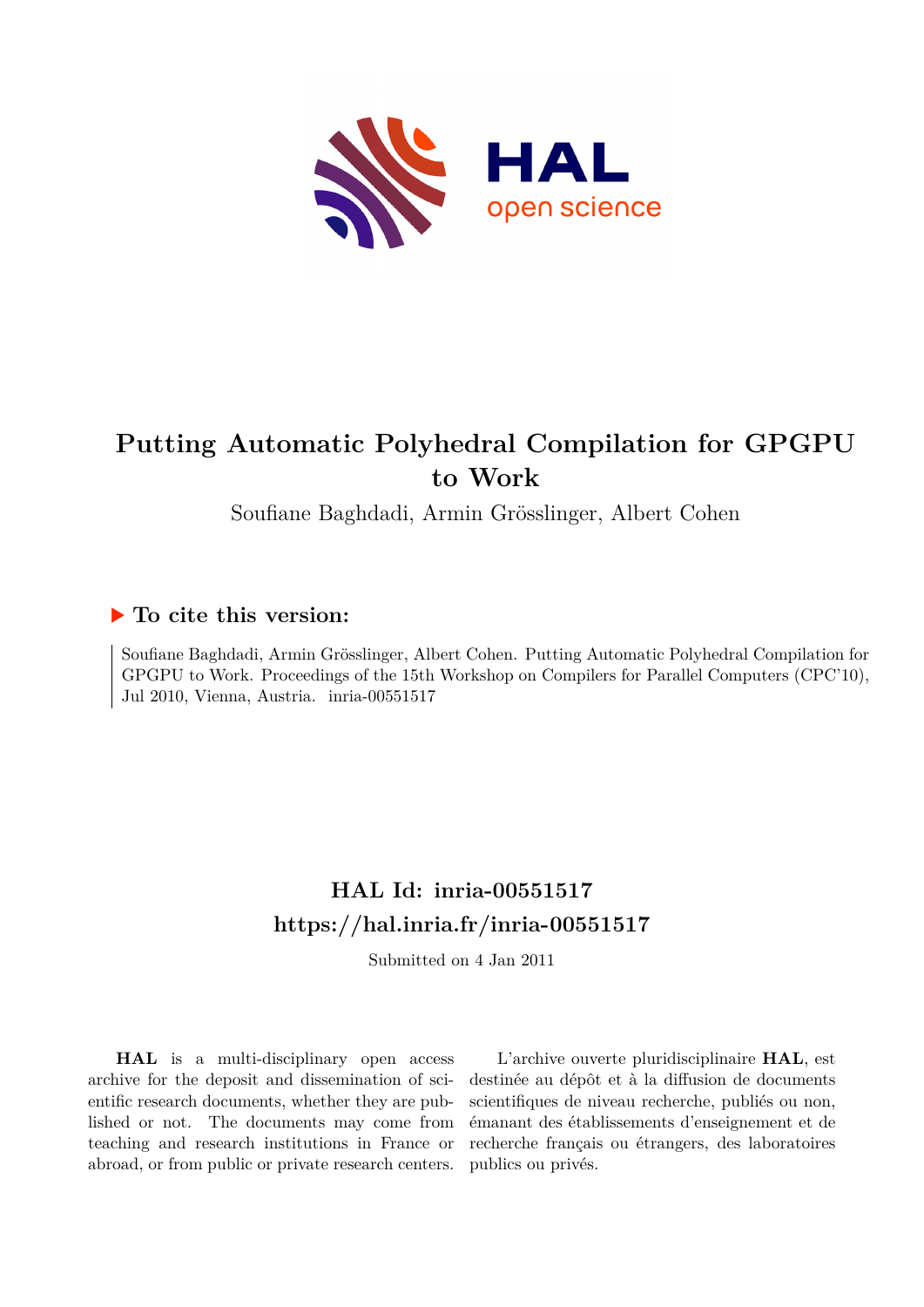# **Putting Automatic Polyhedral Compilation for GPGPU to Work**

Soufiane Baghdadi<sup>1</sup>, Armin Größlinger<sup>2,1</sup>, and Albert Cohen<sup>1</sup>

<sup>1</sup> INRIA Saclay and LRI, Paris-Sud 11 University, France {soufiane.baghdadi,albert.cohen}@inria.fr

 $2$  Universität Passau, Fakultät für Informatik und Mathematik armin.groesslinger@uni-passau.de

**Abstract.** Automatic parallelization is becoming more important as parallelism becomes ubiquitous. The first step for achieving automation is to develop a theoretical foundation, for example, the polyhedron model. The second step is to implement the algorithms studied in the theoretical framework and getting them to work in a compiler that can be used to parallelize real codes.

The polyhedral model is a well-established theoretical foundation for parallelizing codes with static control. In this paper, we present, from a practical point of view, the challenges to solve for getting polyhedral compilation for GPUs to work. We choose the Polyhedral Compiler Collection (PoCC) as compiler infrastructure and target CUDA as the target platform; we plan to support OpenCL in the future.

# **1 Introduction**

In recent years, graphics processing units (GPUs) have prominently entered the parallel computing scene because they offer higher computing power than current multicore CPUs and some changes in their design have made them suitable for general-purpose computing (GPGPU computing). The peculiarities of their architecture have given rise to the new programming model single instruction multiple threads (SIMT, a variation of the well-known SIMD model), new languages (CUDA, OpenCL) and new tools. Research in automatic parallelization has long promised fully automatic transformation of sequential input programs to efficient parallel code. One such direction of research is the well-known polyhedron model. The model is supported by a broad theory and recent advances address the characteristics of GPUs, especially the SIMT programming model and memory hierarchies.

In this paper, we present the practical aspect of putting automatic polyhedral compilation for GPGPU computing to work. We discuss the challenges in the particular context of the automatically parallelizing compiler called the *Polyhedral Compiler Collection* (PoCC):

http://www-roc.inria.fr/ pouchet/software/pocc

PoCC has been designed as a source-to-source compiler for parallelizing static control parts (SCoPs) for multicore CPUs using OpenMP. We add modules to PoCC for dealing with GPU memory management and code generation for CUDA, each module focusing on its specific task. Both aspects, memory management and code generation,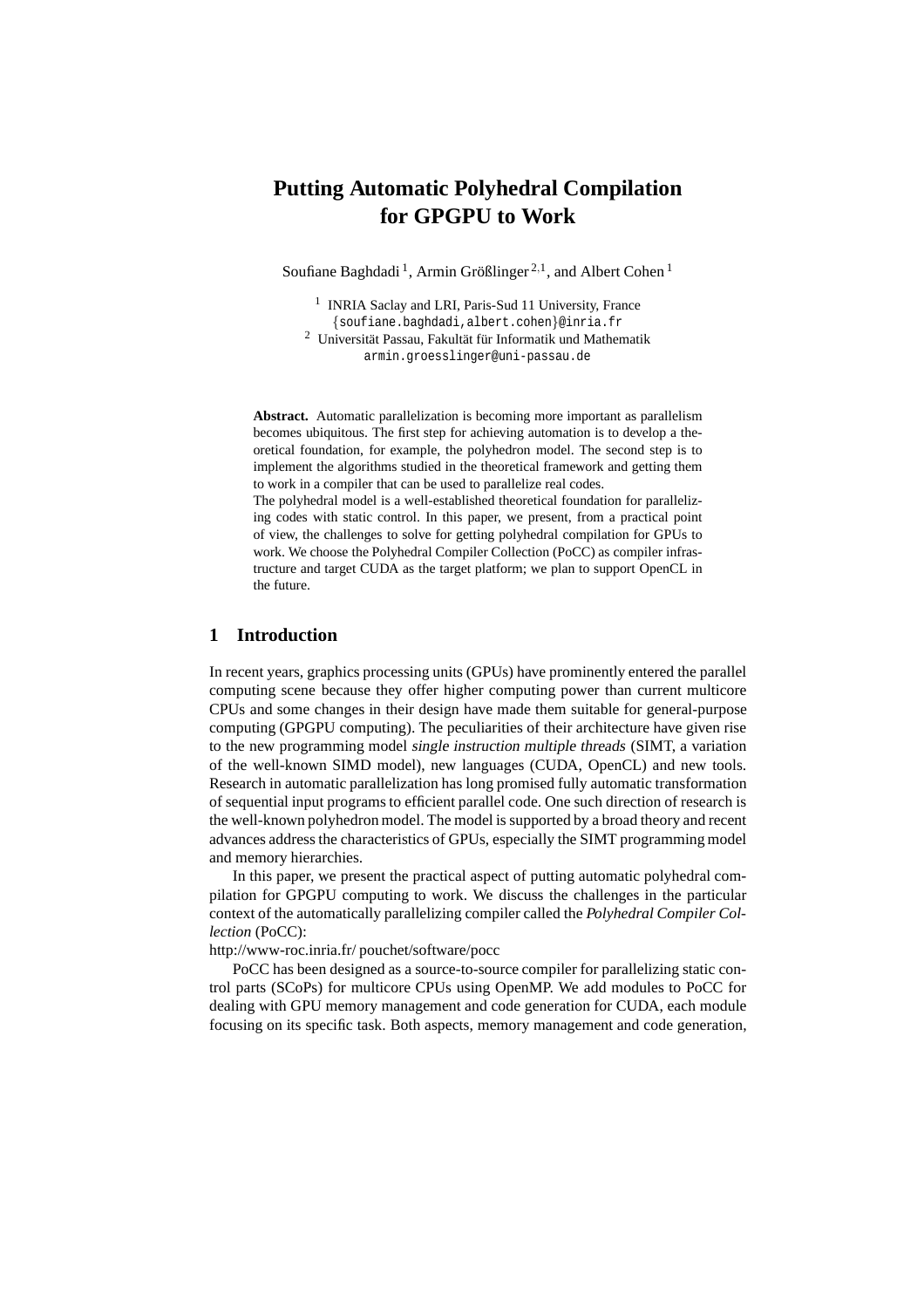require problems to be solved which do not occur when targeting CPUs. In addition, we have to take care that the transformation that is applied to the original code produces parallelism suitable for GPUs. In CUDA, there are two levels of parallelism: blocks and threads. Each block consists of several hundred threads that can synchronize among each other; several blocks (tens to hundreds) execute independently of each other. This fits with space-time mapping followed by tiling as this generates the right kind of twolevel parallelism: outer sequential loops (time tiles) and parallel loops (space tiles) for the tiles (supersteps) and inner loops (so-called point loops) for each operation inside a tile.

In memory management, we have to deal with three levels of memory. Data has to be transferred between the host memory and the main memory of the GPU and, for efficiency, between the main memory of the GPU and the much faster scratchpad memories of the GPU's (multi)processors. We add statements (with suitable iteration domains) for memory transfers between host, GPU main memory and scratchpad memory. In addition, we have to compute the size of the memory transfers (number and size of elements) and construct a suitable layout of all the transferred data to make do with one transfer call between host and GPU for the elements of several arrays, for example.

In code generation, the first step is to apply a polyhedral code generator (e.g., CLooG). The loop nest generated by it is directly suitable for an execution using OpenMP, but for GPUs, we have to do further processing. First, we have to modify memory accesses in the computation statements to fit the chosen memory region and data layout. Second, dealing with the CUDA language, we extract each GPU part *G* of the loop nests (i.e., the point loops) and replace it by an invocation of a (newly synthesized) kernel function *K*; *G* becomes the body of *K*. To be precise, the invocation of *K* also does away with the space tile loops surrounding it as the iterations of space tile loops become the blocks of the corresponding kernel invocation. Third, we modify the parallel point loops in each kernel to distribute their iterations among the threads of a block according to the SIMT model.

In this paper, we detail on the different challenges mentioned and how we solve them to achieve fully automatic parallelization for GPGPU computing using the polyhedron model. In Section 2, we introduce the polyhedron model and the tool chain we use in our implementation. We discuss the specific challenges to address when autoparallelizing for GPGPU in Section 3. We discuss the most closely related work and position the originality of our approach in Section 4. We then detail on our implementation in Section 5. Section 6 concludes the paper. Due to technical problems (cf. Section 5.3) we cannot present experimental results at this time.

### **2 The Polyhedron Model**

The polyhedron model is a powerful model to describe and transform certain regular loop nests. It and has been studied and extended for several decades [KMW67,Lam74,Len93]. We briefly introduce the model itself and a tool chain, the Polyhedral Compiler Collection, which we extend with modules for GPU-specific code generation.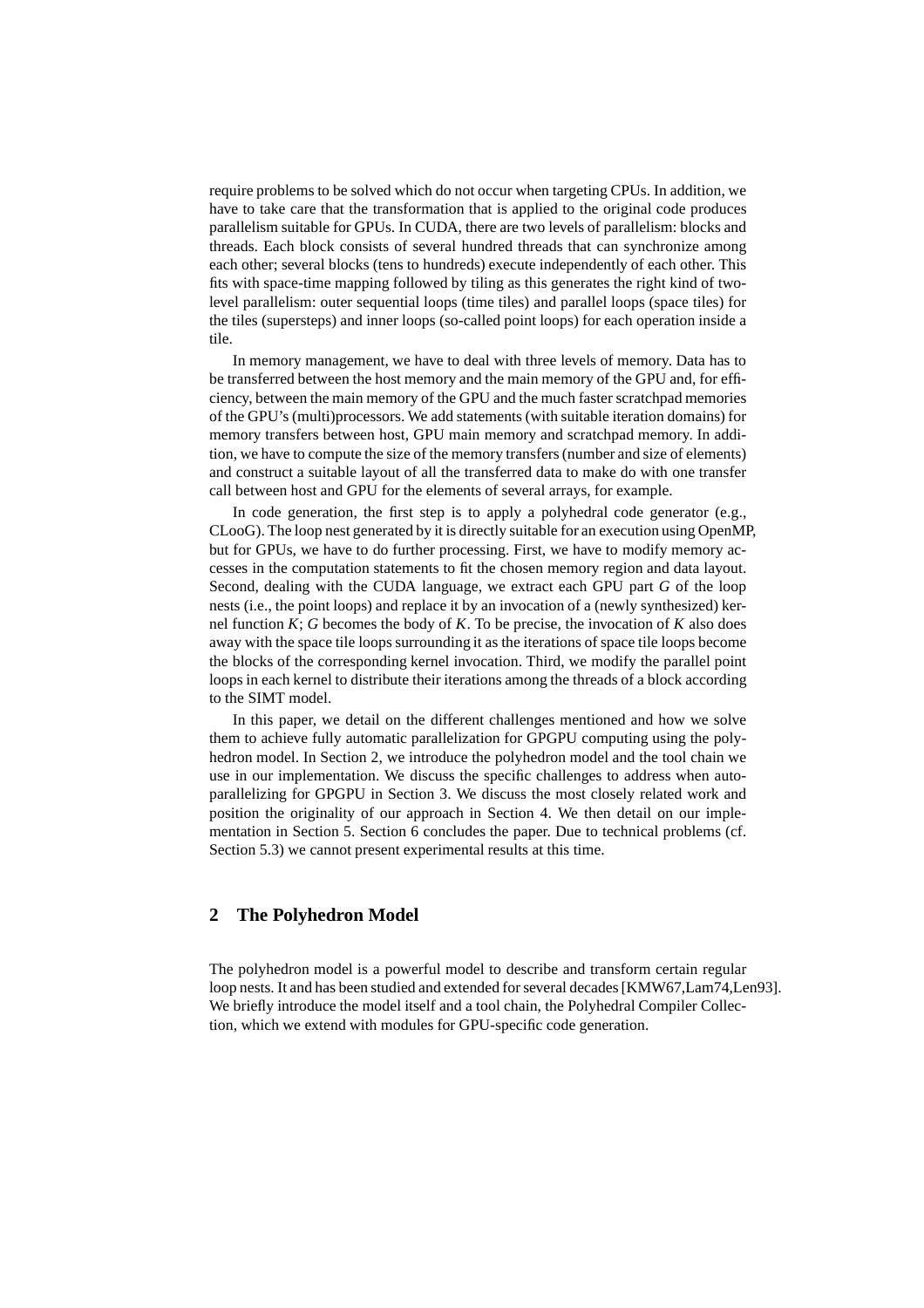#### **2.1 Model**

The polyhedron model (without its recent extensions for irregular codes and non-linearities) can describe codes that consist of nested for-loops with statements that access arrays. Both the loop bounds and the subscripts of the arrays have to be affine expressions in the surrounding loop indices and some structural parameters (e.g., the size of a matrix). Such a loop nest (or a sequence of them) is called a static control part (SCoP).



**Fig. 1.** Static control part

The loops surrounding a statement *S* define its iteration domain *DS*, i.e., *S* is executed for each  $i \in D_S$ . For example, the statement *S* in the static control part shown in Figure 1(a) has iteration domain  $D_S = \{(i, j) | 1 \le i, j \le n\}$ . A specific execution of a statement *S* for a value  $i \in D_S$  is called an operation of *S*, written  $\langle i, S \rangle$ .

The array accesses in the statements give rise to the dependences between the operations of the statements. When two operations  $\langle i, S \rangle$  and  $\langle j, T \rangle$  access the same memory cell, i.e.,  $f(i) = g(j)$  with array accesses  $A[f(i)]$  in *S* and  $A[g(j)]$  in *T*, and at least one of the two accesses is a write access, then the relative execution order of  $\langle i, S \rangle$  and  $\langle j, T \rangle$  may not be changed as this would, in general, change the program semantics. In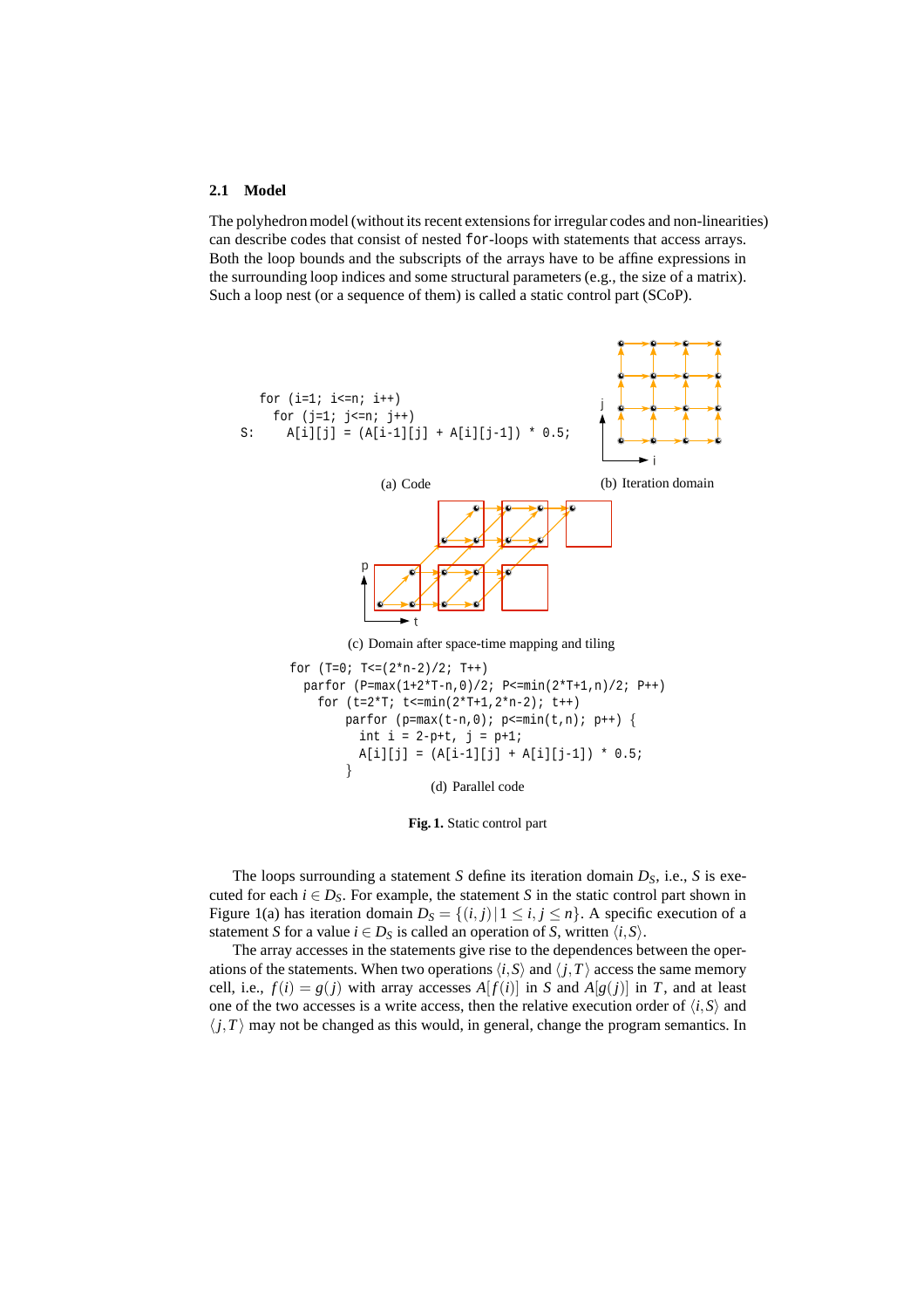Figure 1(b), the arrows show the dependences between operations. The dependences determine which operations can be executed in parallel. The parallel execution order is given by computing a so-called schedule  $\theta_S$  for each statement *S* which gives the execution time  $\theta_S(i)$  of an operation  $\langle i, S \rangle$  and a placement  $\pi_S$  which gives the processor  $\pi_S(i)$  on which the operation is executed. Schedule and placement together are called the space-time mapping of the program model.

Since the parallelism given by schedule and placement is usually too fine-grained for the parallel target architecture (e.g., the placement describes more processors than are available), the grain of the execution is coarsened after space-time mapping by applying a tiling step, i.e., bigger blocks are formed by grouping together operations and executing them as atomic units. In the model, this is achieved by changing the enumeration of a dimension (e.g., the processors) to a two-dimensional enumeration, an outer dimension (the tile dimension) that enumerates the groups and an inner dimension that enumerates the iterations inside a given group. The size of the tiles is determined by the hardware, e.g., the number of processors available. Tiling can also be used to adjust the memory footprint of the tiles, for example, to make each tile use the cache of a processor optimally.

The final step in the transformation process is to generate executable code from the program model after space-time mapping and tiling. The state-of-the-art tool for doing this is CLooG [Bas04]. An in-depth description of all the steps of the model (targeted for distributed memory architectures) can be found in the literature [Gri04].

#### **2.2 Polyhedral Compiler Collection**

The Polyhedral Compiler Collection (PoCC) links together several tools for the polyhedron model to form a source-to-source parallelizing compiler. It uses Clan to extract a SCoP from a given source code, Candl to analyze dependences, Pluto [BHRS08] to compute schedule, placement and tiling, and CLooG to generate code. Recent development versions of PoCC include tools for vectorization and other optimizations. PoCC was designed to be used for multicore CPUs. We contribute modules to PoCC which enable a source-to-source transformation from a C program to a CUDA program where a designated SCoP is executed on a GPU.

## **3 GPU-Specific Challenges**

Today, graphics processing units (GPUs) are not only used for rendering images but for general purpose computing, so called general purpose GPU (GPGPU) computing. This change has been driven by two factors. First, some changes to the architecture of GPUs make it possible to execute general purpose applications on GPUs, not only graphics computations. Second, the raw computing power of GPUs currently exceeds the computing power of multicore CPUs. Although one CPU core and one GPU multiprocessor (see below) have about the same computing power, GPU multiprocessors are simpler and, hence, more of them can be put on a single processor die.

The graphics heritage of GPUs is reflected in a massively parallel execution model due to computing the pixels of an image being a heavily parallel task. Apart from this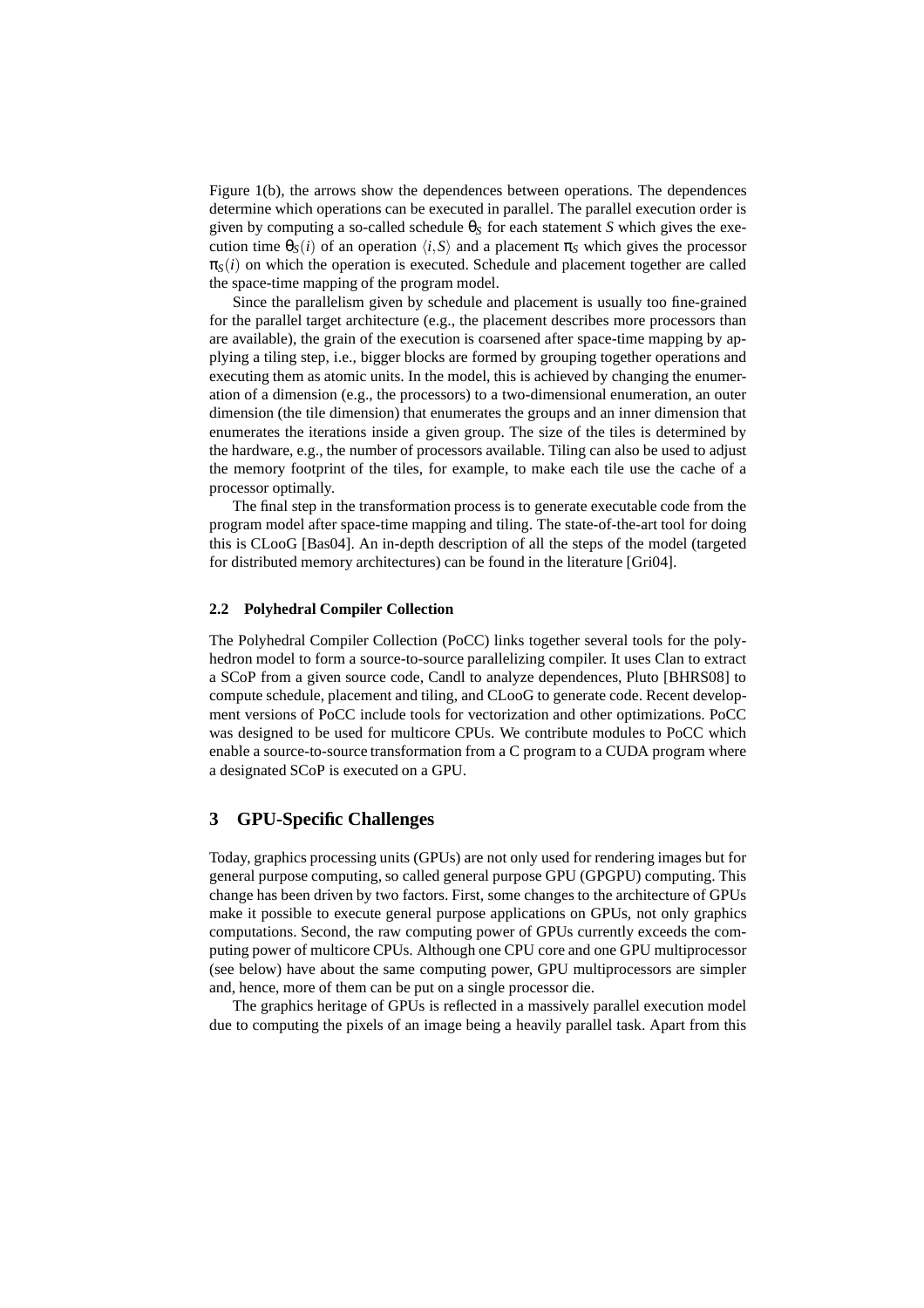and other differences in the execution model compared to CPUs, memory hierarchies and their management and the structure of the code pose challenges that need to be addressed when targeting graphics processors for parallel applications. In the rest of this section, we present the architecture of NVidia GPUs as an example for the architecture of graphics processors. Targeting OpenCL instead of CUDA would be similar but differ in the details. We plan to support OpenCL in the future, too.

#### **3.1 Execution Model**

A GPU consists of several *multiprocessors* (analogous to the cores of a multicore CPU) that execute independently of each other. Each multiprocessor consists of 8 or, on newer hardware, 32 thread processors that execute threads. The main constraint for the execution is that the thread processors of a multiprocessor have to execute the same instruction for the computations to be parallel. The reason is that there is only one instruction decode unit for the whole multiprocessors. Each thread processor has its own arithmetic logic unit, i.e., the computations of the threads happen in parallel in a SIMD fashion.

When a *kernel* (GPU code) is called, the invocation specifies a two-level parallelism corresponding to the multiprocessor-thread hierarchy. The threads are grouped in so-called blocks. A block is mapped to a multiprocessor (as soon as a multiprocessor becomes free); hence, the execution of the blocks is independent (there cannot be communication between the blocks). In each block, several threads (mapped to the thread processors) execute. Threads in a block can synchronize and exchange data during the execution.

The blocks are addressed in one- or two-dimensional coordinates, the threads in a block in one-, two- or three-dimensional coordinates depending on the application's need.

The threads in a block are grouped in so-called *warps* of 32 threads. According to the limitations of the multiprocessors, the threads in a warp have to execute the same instruction for parallel execution to happen; otherwise, *divergence* occurs and the execution becomes sequential. Different warps can take different control paths without harming performance.

#### **3.2 Memory Management**

On CPUs, one has to deal with only one level of memory explicitly, namely main memory. Caching is handled by hardware; to profit from caching, the only challenge is to arrange the code such that accesses to main memory happen in a fashion that is suitable for caching.

On GPUs, hardware-managed caches for main memory are available (on newer architectures) but it is still necessary to exploit the scratchpad memory of a multiprocessor (called *shared memory* in CUDA) by explicit addressing. Each multiprocessor offers 16 or 64 kB of shared memory which is local to the multiprocessor and can be accessed within one clock cycle provided that certain alignment constraints (that depend on the hardware generation) are obeyed. Newer hardware generations lift the alignment restrictions.

In total, there are three levels in the memory hierarchy: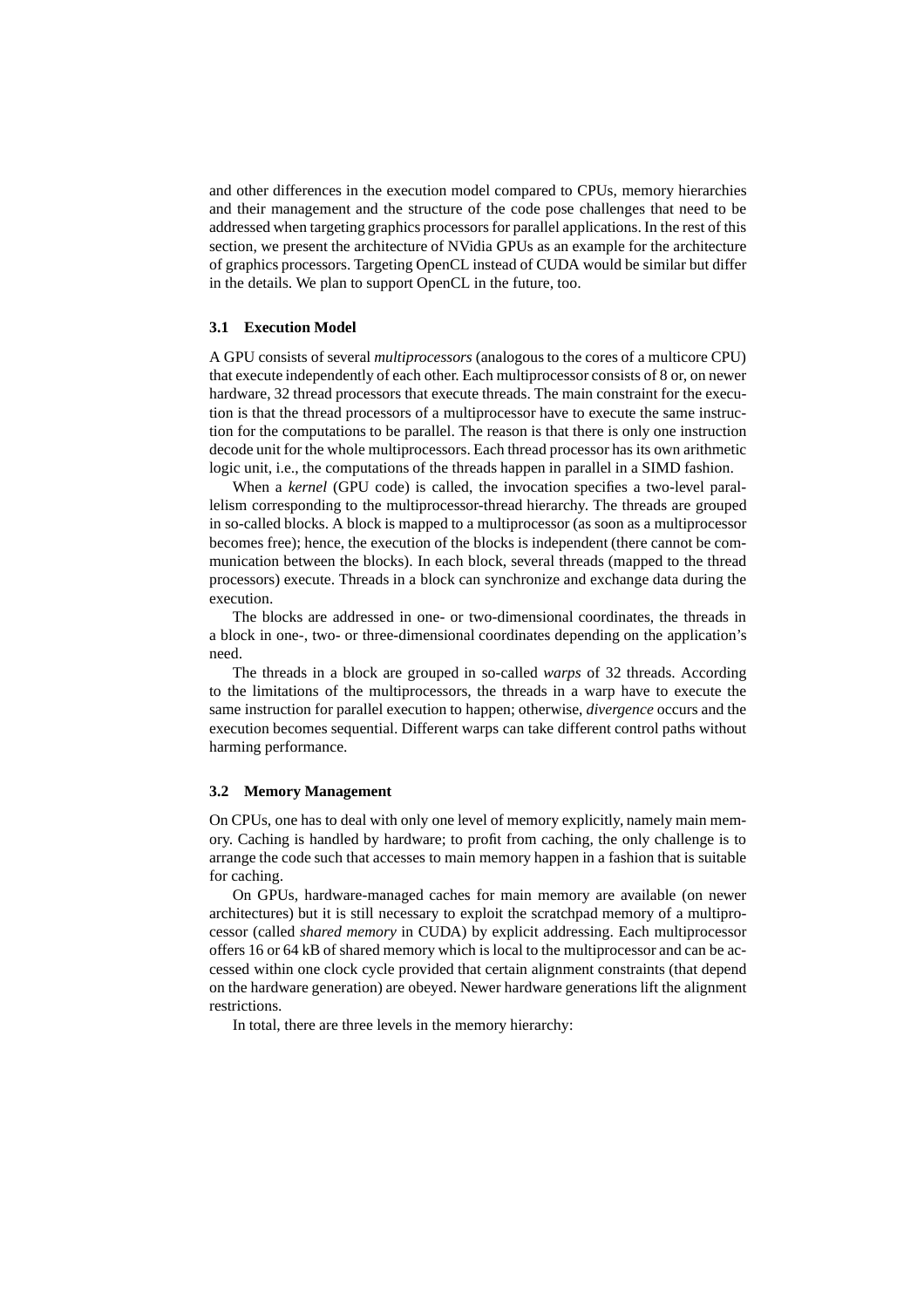- **–** host memory, i.e., the main memory of the CPU,
- **–** device memory, i.e., the main memory of the GPU accessible by all multiprocessors,
- **–** shared memory, i.e., the scratchpad memory of a multiprocessors.

To be able to execute code at all, we have to copy input data from host memory to device memory and output data from device memory to host memory. To achieve high performance, data values that are accessed multiple times have to be put in the scratchpad, i.e., at suitable points, data has to be copied to scratchpad memory before the data is used and, later, when the data is not used/updated any more, it has to be copied back to device memory.

Organizing the memory transfers places two problems. First, we have to determine which elements to copy. Second, we have to select a linearized layout for the transferred data. In case of a copy from host to device memory, we can only copy a contiguous memory region (through DMA) and for a copy between device and scratchpad memory, we do not want to waste memory in the scratchpad because of its limited size. For the scratchpad management, there is a third challenge, namely we do not need (and want) to copy all the elements each time because some elements are reused and should remain in the scratchpad longer than others.

The elements to transfer are found by computing the sets of elements that are actually used and the linearization is performed by assigning contiguous one-dimensional indices to the elements. The theoretical basis for dealing with these problems can be found in our own previous work [Grö09]. In Section 5.1, we describe the practical side of these techniques.

#### **3.3 Code Generation**

The CUDA programming language is based on C++. On the one hand, a few extensions are made, for example, to declare whether a variable (on the GPU) is in device memory or in shared memory, or a special syntax for invoking GPU code from host code specifying the number of blocks and threads.

On the other hand, kernel code is rather restricted. For example, it cannot use recursion (because there is no run-time stack) or dynamic memory allocation. Fortunately, the transformed code obtained for SCoPs does not need these features. In Section 5.2, we present the modifications we have made to the polyhedral code generation for multicores to generate CUDA code.

# **4 Related Work and Position Statement**

Revisiting the affine transformation construction and the heuristics of Bondhugula's Pluto framework [BHRS08], Baskaran et al. developed the first polyhedral compiler optimizations for GPU targets  $[BBK^+08a,BBK^+08b]$ . These optimizations include localityand access-pattern enhancing transformations for the GPU's global memory and shared memory, as well as code generation to manage the on-chip shared memory. Baskaran's C-to-CUDA is the first end-to-end, automatic source-to-source polyhedral compiler for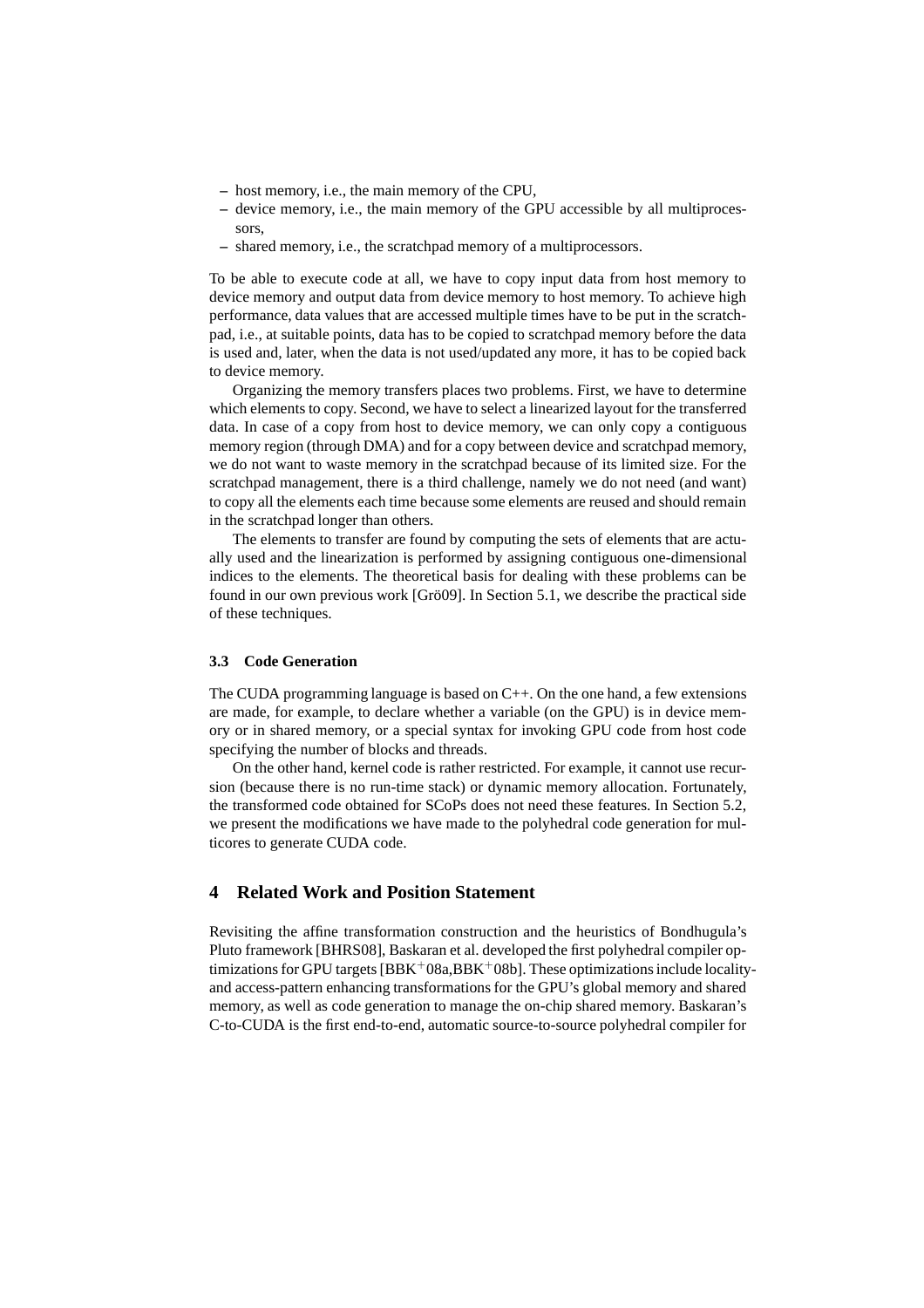GPU targets, implementing and evaluating the above optimizations as well as several code generation enhancements [BRS10].

Our work is independent from from C-to-CUDA, although it shares many tools and algorithms with it. Our motivations are also slightly different, leading to the investigation of complementary optimization and code generation problems, and stressing the practical post-processing aspects of the problem.

Indeed, our first motivation was a very practical one: building a GPU code generator that would complement an arbitrary source-to-source tool-chain for polyhedral compilation (PoCC in this case). Unlike C-to-CUDA, this choice requires a careful modularization and standardization of the input parameters, polyhedral sets and relations to drive the code generation. This choice also required decoupling the code generation algorithm (CLooG) from post-processing stages dedicated to CUDA syntax generation, including the generation of the memory copying and other CUDA library calls, the declaration of the kernel's signature, and the declaration of new (local) arrays and memory management instructions. GPU-specific optimizations are also impacted by this design, and recast as independent passes working on the PoCC intermediate format. For example, the localization pass is a key component of our approach; it is an evolution of an algorithm we proposed before [Grö09]. Another advantage of this design is the ability to plug unmodified optimization heuristics, such as Pouchet's LeTSeE [PBCC08] iterative search engine, as a complement to GPU-specific tiling and parallelization passes. Eventually, we are not willing to restrict ourselves to static control loop nests, but plan to extend our optimizations and code generator to arbitrary (structured) intraprocedural control flow. This is made possible by our recent advances in polyhedral code generation and abstraction for dynamic data-dependent conditions [BPCB10].

## **5 Implementation**

Our implementation is in a work-in-progress state as we first had to solve several technical problems to get a working source-to-source compiler. The algorithms dealing with GPU-specific challenges are still being improved but they are in a state that allows us to present our work at this stage and give an impression of where we are heading.

Parsing the input source code and computing the dependences is unmodified. For the space-time mapping and tiling steps of the transformation process, we use an unmodified version of Pluto for now because it turned out that Pluto's parallelization and optimization which are targeted at multicore CPUs are good enough for constructing a parallel program for a GPU. To fully exploit the potential of GPUs, we plan to implement parallelizing transformations that are tailored to the peculiarities of GPUs later. After the tiling phase, we insert our two modules: GPULOCALIZER and CUDAGEN-ERATOR. The GPULOCALIZER module adds statements for the host to device memory transfers and statements for the device to shared memory transfers and reorganization. The CUDAGENERATOR module first calls CLooG to generate code for the transformed program model (including the statements added by GPULOCALIZER) and applies some post-processing to obtain CUDA code.

After space-time mapping and tiling, the principal structure of the transformed program is as shown in Figure 2.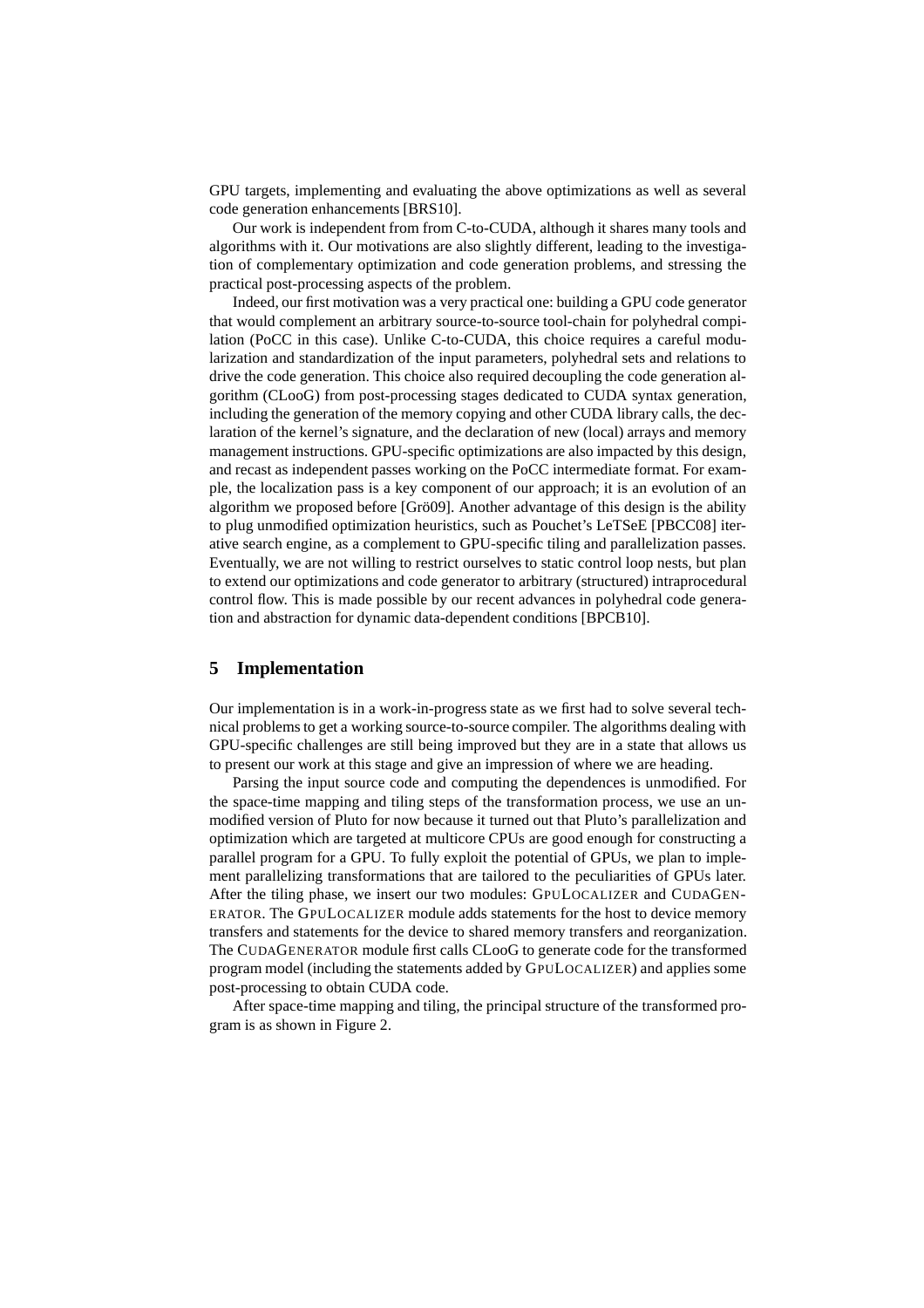```
for (T=...)/ / global time steps (time tiles)
 parfor (P=p_l(T) to p_u(T)) // global processor, i.e., space time
   for (t=...) // local time (time inside a tile)
     parfor (p=...) // local processor (thread)
       computation statements
```
**Fig. 2.** Principal program structure after space-time mapping and tiling

#### **5.1 GPULOCALIZER**

Both the data transfer between host and device memory and the management of the scratchpad (shared memory) is done by GPULOCALIZER. The reason for combining both tasks in one module is that the computations required are actually quite similar.

The theoretical basis for our computations can be found in our own previous work [Grö09]. We did not implement our procedure completely at that time as we had to use a library which turned out to compute incorrectly with Z-polyhedra and the deficiencies of the library could not be repaired easily. Therefore, our previous implementation could only deal for codes without tiling, for example.

Meanwhile, the integer set library<sup>3</sup> (ISL) has become available. This enables us to perform exact computations for integer sets defined by affine (in)equalities (including Z-polyhedra). We can now implement a sound and complete management for the scratchpad and for the data transfer between host and device. In the following, we present our technique for a single array, but the extension to multiple arrays is straightforward.

For the data transfer between host and device, we compute the set  $C_A(T)$  of all indices of elements of array *A* needed in global time step *T*, i.e.,  $x \in C_A(T)$  means that there is a tile with global time coordinate  $T$  that accesses  $A[x]$ . By Ehrhart theory (as implemented in the Barvinok library<sup>4</sup>), we can compute an expression  $\sigma_A(x,T) \in \mathbb{Z}$ such that for a given *T*

- the function 
$$
x \mapsto \sigma_A(x,T)
$$
 is injective on  $C_A(T)$ ,

 $-0 \leq \sigma_A(x,T) < |C_A(T)|$  for all  $x \in C_A(T)$ .

In other words,  $\sigma_A$  maps the elements of  $C_A(T)$  to a contiguous interval starting at 0. Therefore,  $\sigma_A$  can be used to assign positions in the transfer buffer between host and device memory to the elements of *A* used at time step *T*. In the kernel, i.e., the code that runs on the GPU, each array access  $A[f(i)]$  is replaced by  $A[\sigma_A(f(i),T)]$  and the kernel will operate on the right data values from the transfer buffer.

To improve performance, we have to keep relevant data values in shared memory, i.e., we actually want to replace  $A[f(i)]$  by  $L_A[\rho_A(f(i),t)]$  where  $L_A$  refers to shared memory reserved for elements of original array  $A$  and  $\rho_A$  is the mapping function between the original index  $f(i)$  and the position in shared memory for array *A*.  $\rho_A$  can be computed in the same way as  $\sigma_A$  from the corresponding set  $D_A(t)$ ,<sup>5</sup> except that  $\rho_A$ 

<sup>3</sup> http://freshmeat.net/projects/isl, visited 2010-06-07.

<sup>4</sup> http://freshmeat.net/projects/barvinok, visited 2010-06-07.

<sup>5</sup> Actually, *D<sup>A</sup>* depends not only on *t* but also on *T* and *P*; for the ease of notation, we only write the dependence on *t*.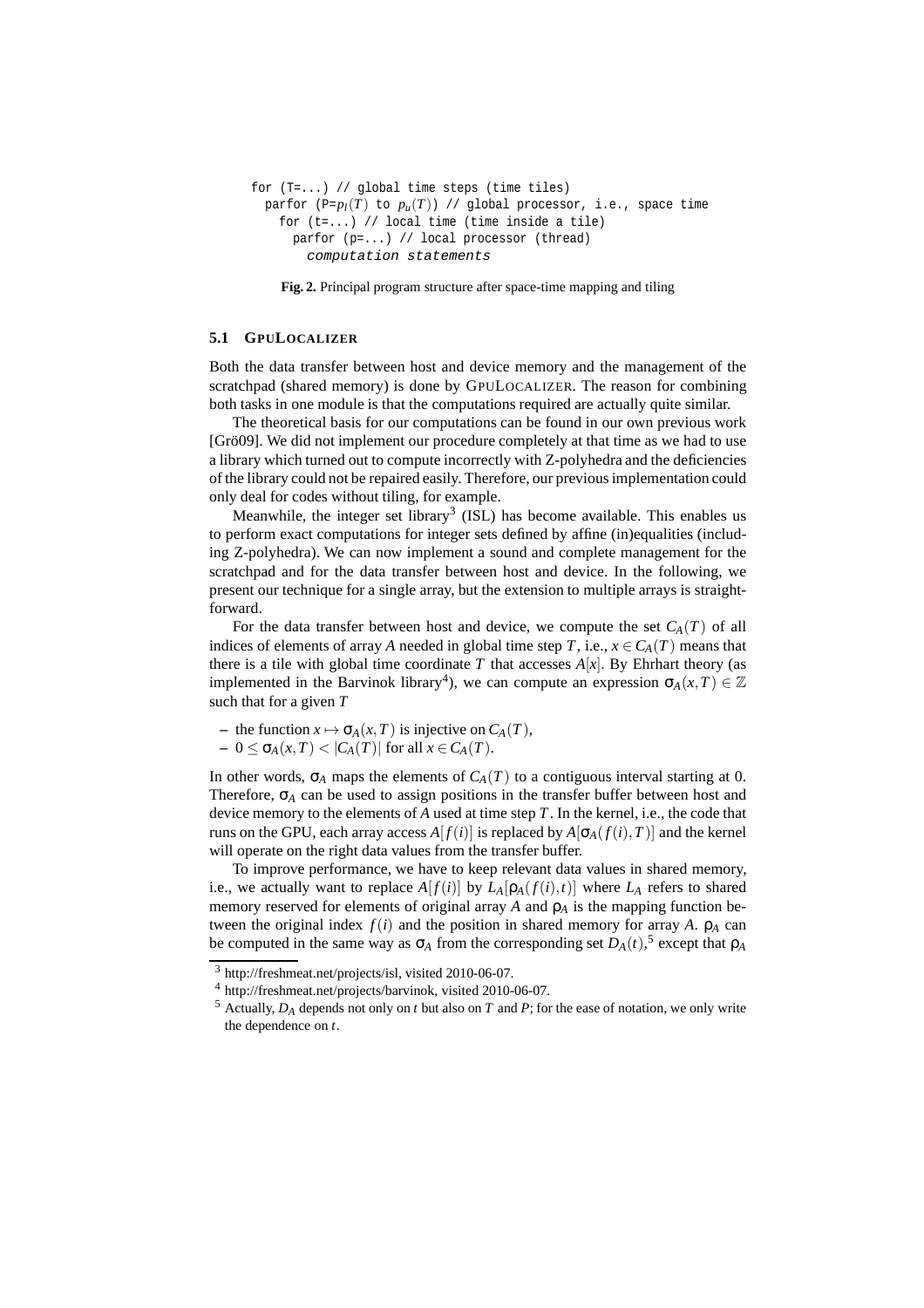does not assign linearized locations for a global time step (the set of all parallel tiles) but for one local time step, i.e., one iteration of the loop on *t* within a tile. Unlike the data transfer between host and device, we do not copy in all the data to shared memory at the beginning of each time step and copy back all the data at the end of the time step because reuse between time steps is likely and, in contrast to the transfers between host and device, we can move elements to new positions in shared memory individually. This enables us to move elements that are used in time steps  $t$  and  $t + 1$  with indices given by  $x \in D_A(t) \cap D_A(t+1)$  from  $\rho_A(x,t)$  to  $\rho_A(x,t+1)$  and we need only copy in elements described by  $D_A(t) - D_A(t-1)$  and copy out  $D_A(t) - D_A(t+1)$ .

The complication that occurs with moving elements inside shared memory is that we have to be careful not to overwrite elements prematurely, i.e., it has to be performed as a parallel assignment. Using two copies of shared memory to copy from one to the other is a possible solution requiring twice the amount of shared memory, of course. Depending on the properties of  $\rho_A$ , in-place movement is possible is some situations (see [Grö09]). The principal code after GPULOCALIZER is shown in Figure 3.

```
for (T=...) {
  for (x \in C_A(T)) buffer[\sigma_A(x,T)] = A[x];
  copy to device(buffer);
  parfor (P=P_I(T) to P_u(T)) {
    for (t=...) {
       \text{parfor } (x \in D_A(t) - D_A(t-1)) L_A[\rho_A(x,t)] = \text{buffer}[\sigma_A(x,T)];
       parfor (p=p_l(T, P, t); p \leq p_u(T, P, t); p++)computation statements with L_A[p_A(f(i),t)] instead of A[f(i)]\text{parfor } (x \in D_A(t) - D_A(t+1)) \text{ buffer}[\sigma_A(x,T)] = L_A[\rho_A(x,t)];parfor (x \in D_A(t) \cap D_A(t+1))L_A[\rho_A(x,t+1)] = L_A[\rho_A(x,t)]; // parallel assignment
     }
  }
  copy from device(buffer);
  for (x \in C_A(T)) A[x] = \text{buffer}[\sigma_A(x,T)];}
```
**Fig. 3.** Principal code after GPULOCALIZER

The drawback of the method we use is that the expressions computed for  $\sigma_A$  and ρ*<sup>A</sup>* can be rather big compared to the original expressions for the array subscripts and can contain case distinctions on the loop iterators in general. The case distinctions can be eliminated by splitting the iteration domains of the statements according to the conditions; this increases the number of statements and puts some pressure on the code generator (CLooG) and can lead to code explosion. We are working on techniques that compute mappings  $\sigma_A$  and  $\rho_A$  that do away with mapping to a contiguous interval, i.e., by allowing to waste some space in the transfer buffer or scratchpad memory, the mapping gets simpler.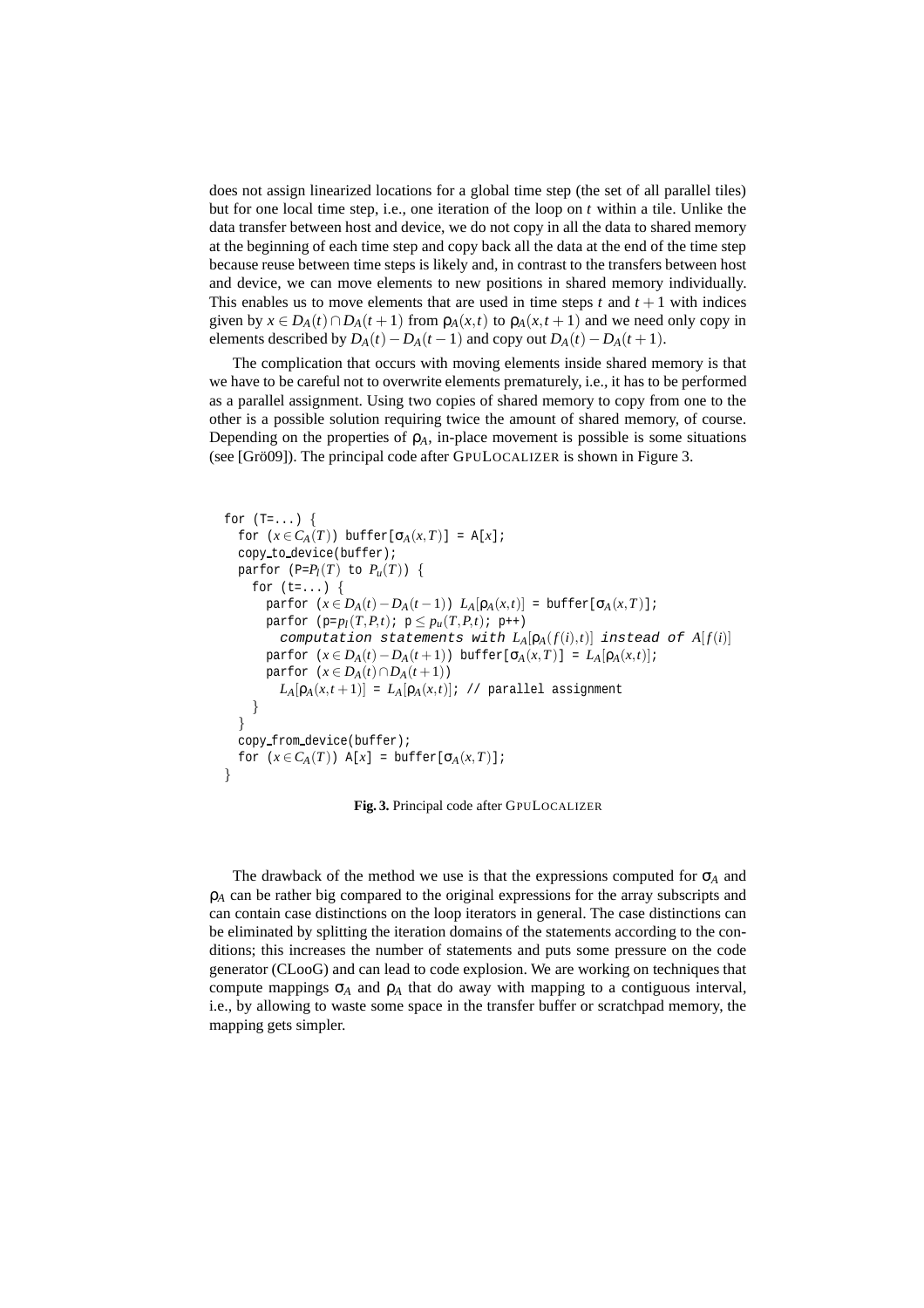#### **5.2 CUDAGENERATOR**

The main challenge for CUDAGENERATOR is to output a correct CUDA program. In the model (and for code generators like CLooG), the loops are simply nested inside each other as shown in Figures 2 and 3. But in CUDA, the kernel code has to be in a separate function and a special syntax has to be used for invoking kernels. In addition, the parfor loops of the model have to be mapped to the blocks (in case of the loop on *P*) and threads (for the loop on *p*). The principal code (for readability without the code for managing shared memory) is shown in Figure 4. The generation of CUDA code happens in 4 steps:

- (1) Kernels are extracted from the abstract syntax tree delivered by CLooG and replaced by kernel invocation statements specifying the number of blocks and threads. The number of blocks is derived from the number of tiles in the parallel dimension (i.e., the number of iterations of the loop on *P*).
- (2) The computation statements in each kernel are modified to access shared memory (or device memory if shared memory is not used) by replacing original array identifiers (e.g., *A* by *LA*) and modifying the subscript functions to use ρ or σ, respectively (e.g., change  $A[f(i)]$  to  $L_A[\rho_S(f(i), t)]$ ).
- (3) The code for each kernel is printed in a separate CUDA file and a header file containing the prototype of the kernel function is created. In the kernel code, the values of the tile iterators are reconstructed: *T* is passed to the kernel as a parameter and *P* is computed from the block number. Parallel loops (parfor) are made parallel by distributing the iterations among the threads, i.e., the thread number is added to the lower bound of the loop and the loop stride is set to the number of threads.
- (4) The function containing the original SCoP is augmented with declarations for the variables, initialization of CUDA, allocation of transfer buffers and, of course, the host part of the generated parallel code (i.e., the loop on *T*, data transfer and kernel calls).

Note that the iterations of the loop on *P* become the blocks of the kernel invocation and the iterations of the loop on *p* are distributed among the threads of a block. The required amount of shared memory and the required size of the transfer buffer can be computed using Ehrhart theory by counting the number of elements in  $D_A(t)$  and  $C_A(T)$ , respectively. Each block is started with 512 threads (the maximum on older hardware) as, at the moment, we do not compute the maximal number of threads among all the blocks of a kernel invocation.

#### **5.3 Technical Difficulties**

Unfortunately, several technicalities prevent us from presenting benchmark results in this paper. We are aware of the fact that describing an auto-parallelizing source-tosource compiler without showing benchmarks is quite unconvincing and we are rather dissatisfied that we cannot provide any hard numbers.

The main reason for the current problems is that the tool chain (PoCC) is in a state of flux, and its interfaces, data structures and libraries are constantly evolving. Some of the recent changes are necessary for our modules to work correctly; therefore, using an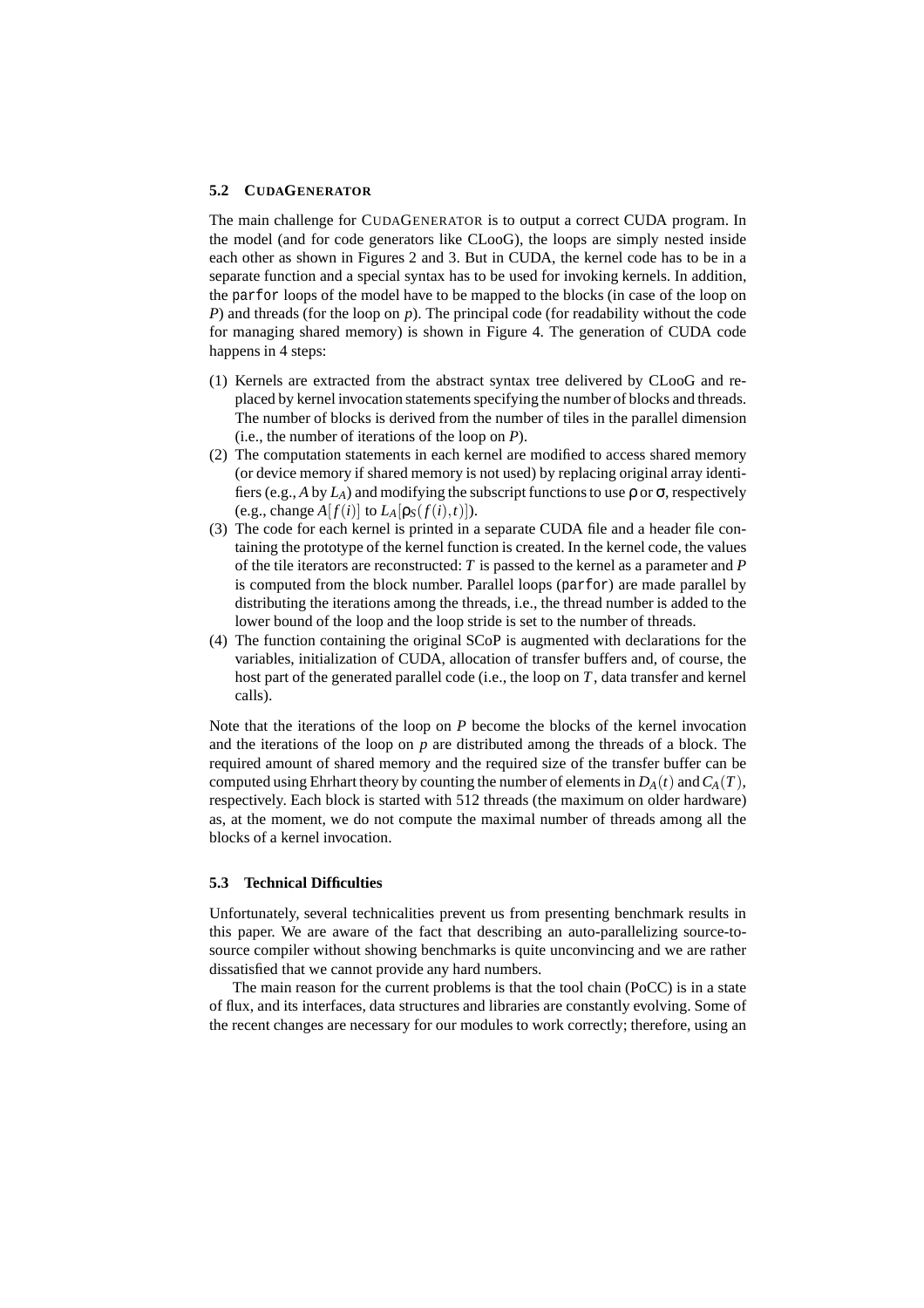```
\text{Qlobal}\_\text{void} kernel0(float *buffer, int T, int n) {
  int P = P_I(T) + \text{blockIdx.x};for (t=...) {
    ...
    for (p=threadIdx.x+p_l(T, P, t); p \leq p_u(T, P, t); p \neq blockDim.x)
      computation statements with L_A[\rho_A(f(i),t)] instead of A[f(i)]...
    }
}
for (T=...) {
  for (x \in C_A(T)) buffer[\sigma_A(x,T)] = A[x];
  copy to device(buffer);
  dim3 blocks(P_u(T) - P_l(T) + 1, 1), threads(512, 1, 1);
  unsigned sharedSize = maxSharedSize_A(T) + ...;
  kernel0<<<br/>blocks,threads,sharedSize>>>(buffer, T, n);
  copy from device(buffer);
  for (x \in C_A(T)) A[x] = \text{buffer}[\sigma_A(x,T)];}
```


older, more stable version of PoCC was not an option. The changes in the interfaces and data structures required to rewrite some parts of our modules several times. Changing to new libraries (e.g., ISL) exposed several bugs in all parts of the tool chain which stalled development of our modules further.

We hope to overcome the current technical difficulties in the coming weeks and to be able to run a few benchmarks when this paper is presented at CPC 2010. A few benchmarks performed with a prototype implementation of GPULOCALIZER (which did not support tiling and suffered from relying on an incorrect library) can be found in our previous work [Grö09].

## **6 Conclusions**

With our extensions to the Polyhedral Compiler Collection (PoCC), we have shown that we can build a working source-to-source compiler which takes a sequential C program as input and produces a CUDA program that can exploit the parallelism of a modern GPU to execute certain loop nests (static control parts) in parallel. Building upon the well-established polyhedron model, the transformation from a sequential input program to a parallel output program is automatic. Our contributions are modules for the tool chain that deal with the data transfer (copy input data from the host to the GPU, copy output data from the GPU to the host), scratchpad management and post-processing of the loop code generated by a polyhedral code generator (CLooG) to be valid CUDA code. Our modules are still in development as, e.g., different codes exhibit different characteristics w.r.t. their use of the scratchpad; hence, several optimizations for common cases have to be implemented to get a fast execution. In addition, the parallelizing